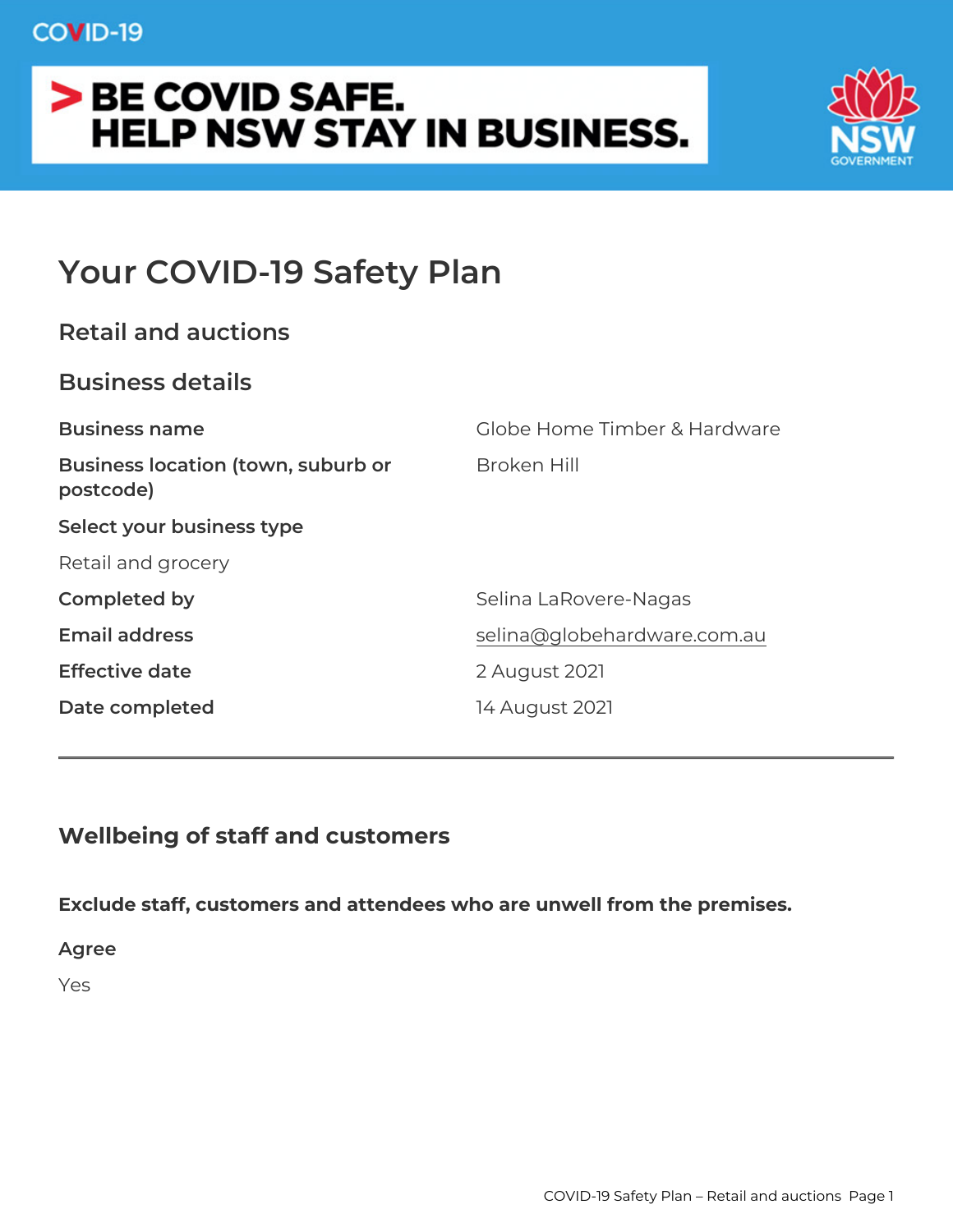#### **Tell us how you will do this**

Notify staff of requirement Notify business collegues of requirement Observe customers, if displaying symptoms, ask them to leave premises

#### **Provide staff with information and training on COVID-19, including when to get tested, physical distancing, wearing masks and cleaning. Agree**

Yes

#### **Tell us how you will do this**

Will issue written staff notice with details. To be signed and returned as evidence of notification

Include details on internal staff portal

### **Display conditions of entry including requirements to stay away if unwell and record keeping.**

**Agree**

Yes

**Tell us how you will do this**

public notice

**Other types of venues or facilities within the premises must complete COVID-19 Safety Plans where applicable. If contact details are captured electronically upon entry to the main premises on the relevant day, additional collection of contact details via electronic methods may not be required if there is no other public access to the sub-premises. However, additional contact details and time of entry must be captured where these sub-premises are gyms, entertainment facilities, hospitality venues, nightclubs and retail premises. Agree**

Yes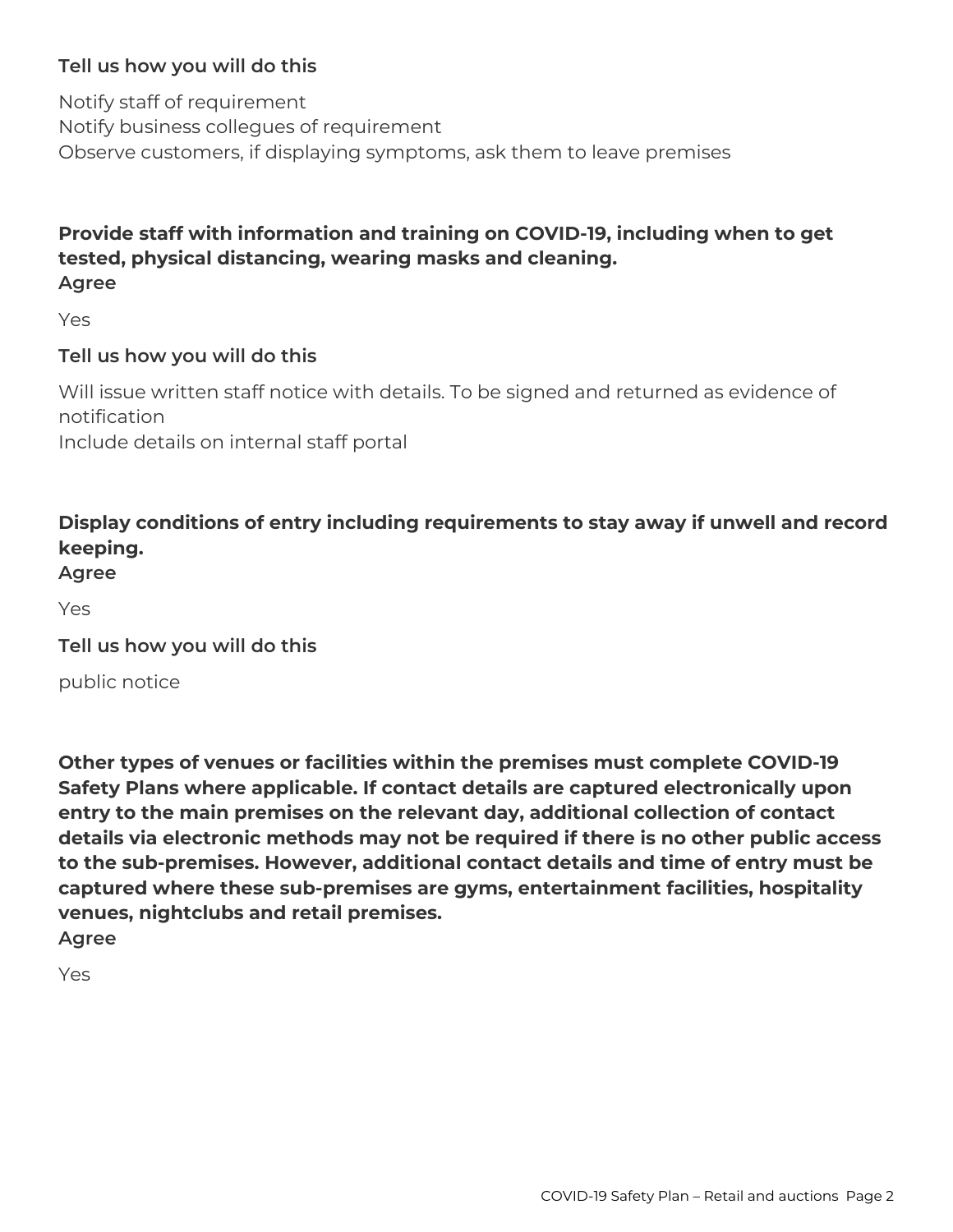#### **Tell us how you will do this**

QR code manual registration option

# **Encourage staff to access COVID-19 vaccination. Agree**

Yes

**Tell us how you will do this**

Staff notice

## **Physical distancing**

**Capacity must not exceed the greater of one person per 4 square metres of space in the premises, or 25 persons. Agree**

Yes

#### **Tell us how you will do this**

Calculate store area Notification at entry of capacity number Monitoring by staff to enforce

#### **Ensure 1.5m physical distancing where possible, including:**

- **at points of mixing or queuing**
- **between seated groups**
- **between staff.**

**Agree**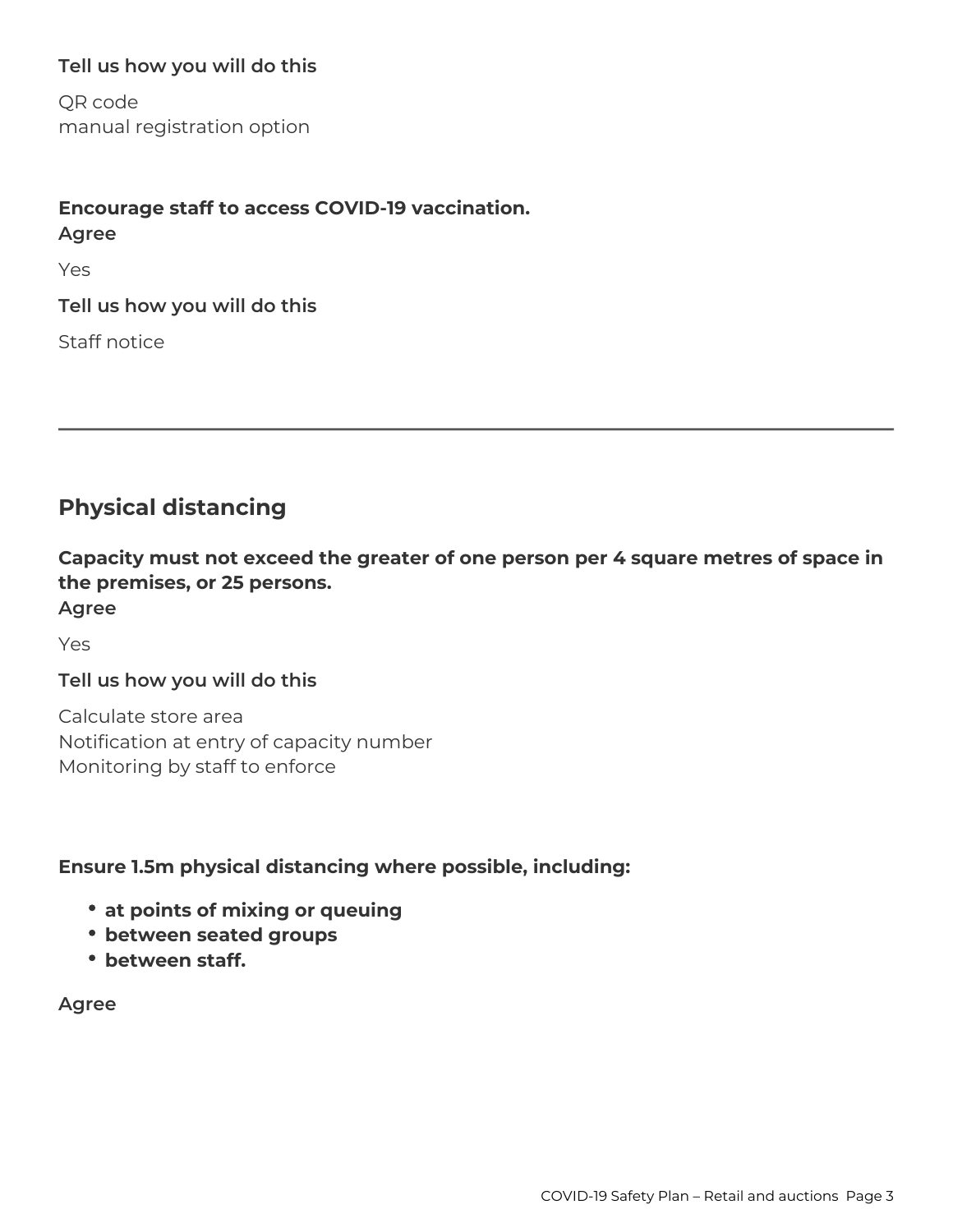#### Yes

#### **Tell us how you will do this**

limit numbers of staff in staff room allow sufficient area at counters for distancing

#### **Avoid congestion of people in specific areas where possible.**

**Agree**

Yes

**Tell us how you will do this**

offer multiple tills space out

**Have strategies in place to manage gatherings that may occur immediately outside the premises, such as at the conclusion of services. Agree**

Yes

**Tell us how you will do this**

ensure customers leave carpark

## **Hygiene and cleaning**

**Face masks must be worn by staff and customers in indoor areas, unless exempt. Agree**

Yes

#### **Tell us how you will do this**

Notice on entry and to staff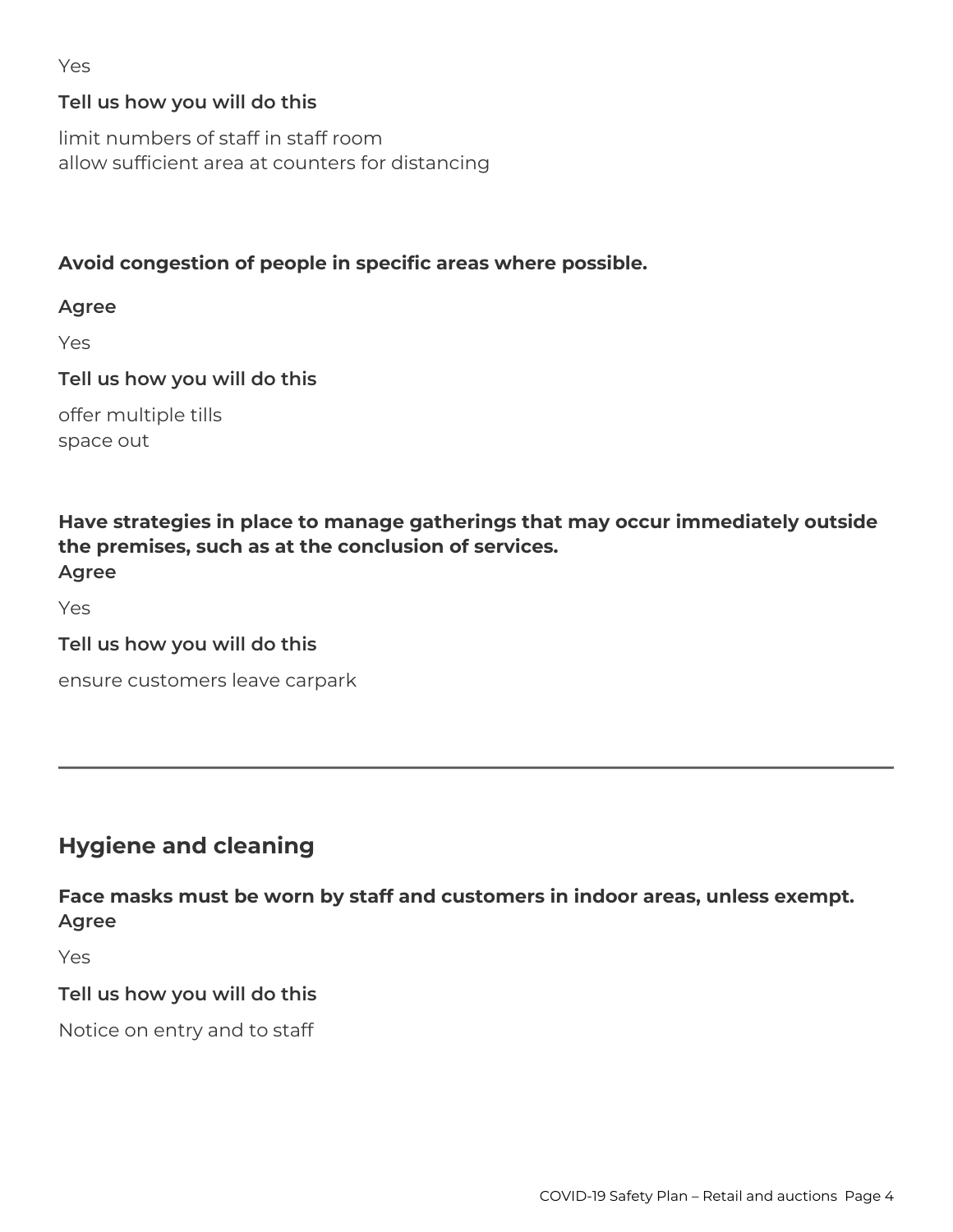**Adopt good hand hygiene practices. Have hand sanitiser at key points around the venue.**

#### **Agree**

Yes

#### **Tell us how you will do this**

Sanitiser at entry points and counters Wiping of coutners and eftpos units

#### **Ensure bathrooms are well stocked with hand soap and paper towels or hand dryers.**

**Agree**

Yes

#### **Tell us how you will do this**

Allocate to staff as part of duties

**Clean frequently used indoor hard surface areas (including children's play areas) at least daily with detergent/disinfectant. Clean frequently touched areas and surfaces several times per day.**

**Agree**

Yes

#### **Tell us how you will do this**

wipe with disinfectant counters, eftpos units, door handles

**In indoor areas, increase natural ventilation by opening windows and doors where possible, and increase mechanical ventilation where possible by optimising air conditioning or other system settings (such as by maximising the intake of outside**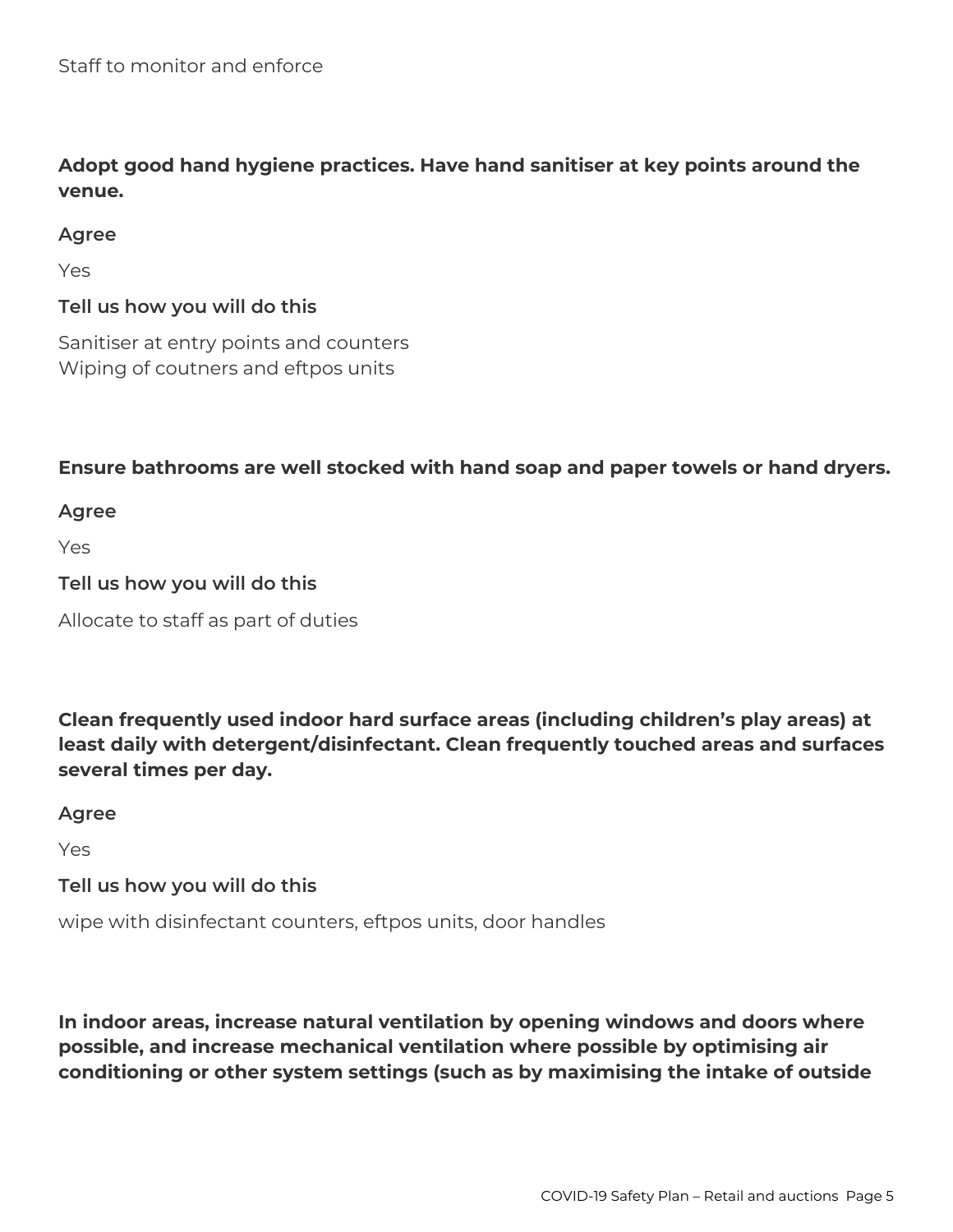**air and reducing or avoiding recirculation of air).**

**Agree**

Yes

**Tell us how you will do this**

leave doors open

### **Record keeping**

**Use the NSW Government QR code system to collect an electronic record of the name, contact number and entry time for all staff, customers and contractors.**

#### **Agree**

Yes

**Tell us how you will do this**

Register online Display QR code at entry Staff to monitor and enforce

**Processes must be in place to ensure that people provide the required contact information, such as by checking phones for the green tick to confirm they have checked in (keeping 1.5m physical distance between staff and patrons). QR codes should be clearly visible and accessible including at entrances to the premises.**

#### **Agree**

Yes

#### **Tell us how you will do this**

Multiple QR codes at entries Request to view confirmation